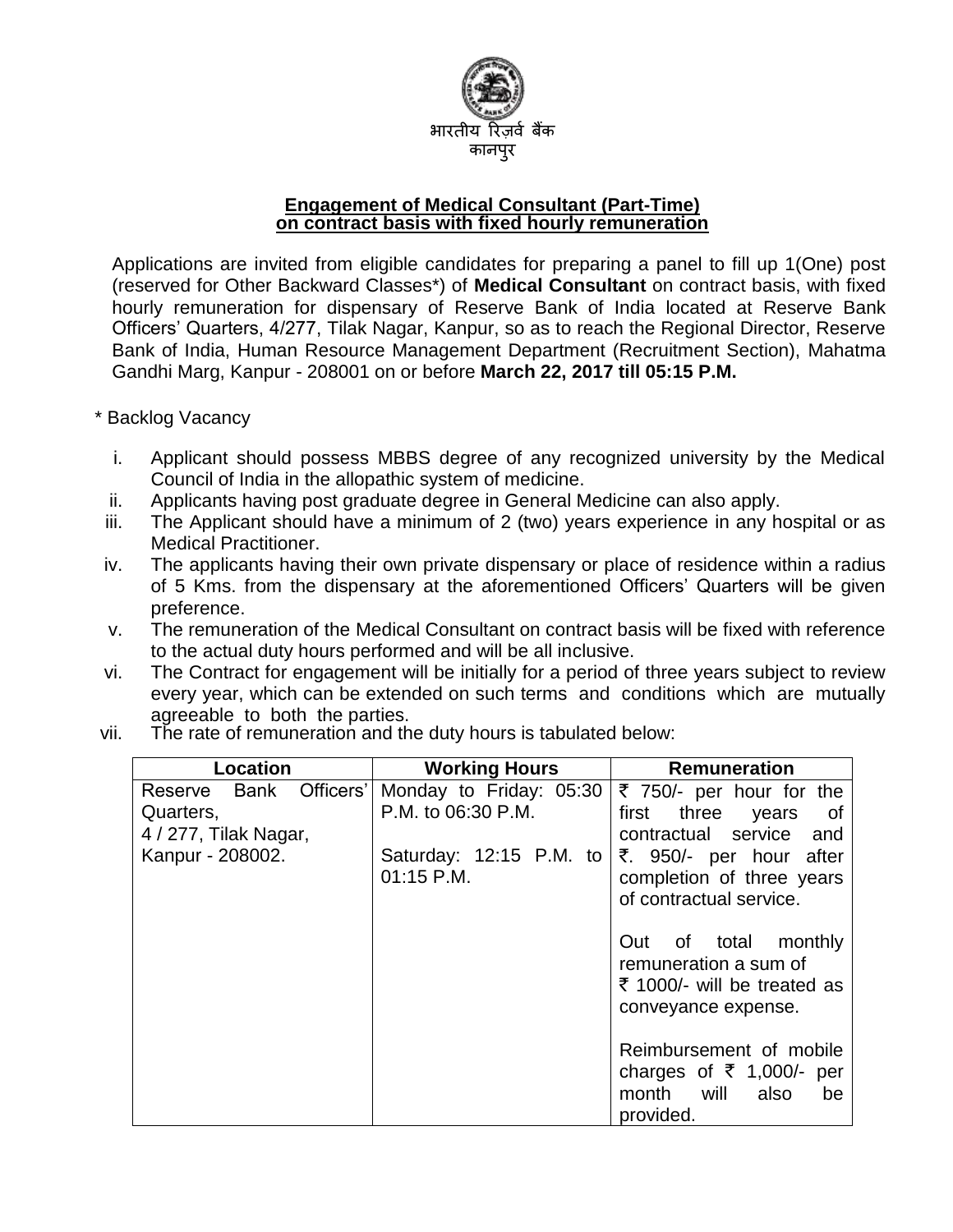

- viii. The Reserve Bank of India reserves the right to review the rate of remuneration from time to time and alter the duty hours and location of dispensary at its discretion in case it becomes expedient to suit administrative and operative requirements.
- ix. Interested and eligible candidates may please make an Application in the prescribed format as at Annex I. The application should be sent in a cover superscribed **'Application for the post of Medical Consultant (Part-Time) on contract basis'**

### **Selection Procedure**

- x. The Reserve Bank of India, Kanpur will be conducting an interview for selection of panel to engage 1 (one) (reserved for Other Backward Classes- Backlog vacancy) Medical Consultant.
- xi. Selection will be made through interview of eligible candidates. The Bank reserves the right to raise the minimum eligibility standards etc. in order to limit the number of candidates to be called for interview. The decision of the Bank in this regard will be final. The Bank will not entertain any correspondence with the applicants who are not been called for the interview.
- xii. The Board of Interview will have at least one qualified medical professional.
- xiii. The shortlisted applicant/s after interview will be subjected to medical tests as per prescribed norms before engagement of the services of Medical Consultant.
- xiv. Candidates selected for the post will be appointed subject to their being found medically fit and acceptance of Terms and Conditions of Contract as per Annex – II and Code of Conduct as per Annex - III.
- xv. The selected applicant has to sign an agreement for Contract with the Bank before engagement of the services of Medical Consultant (Part-Time on contract basis) with fixed hourly remuneration.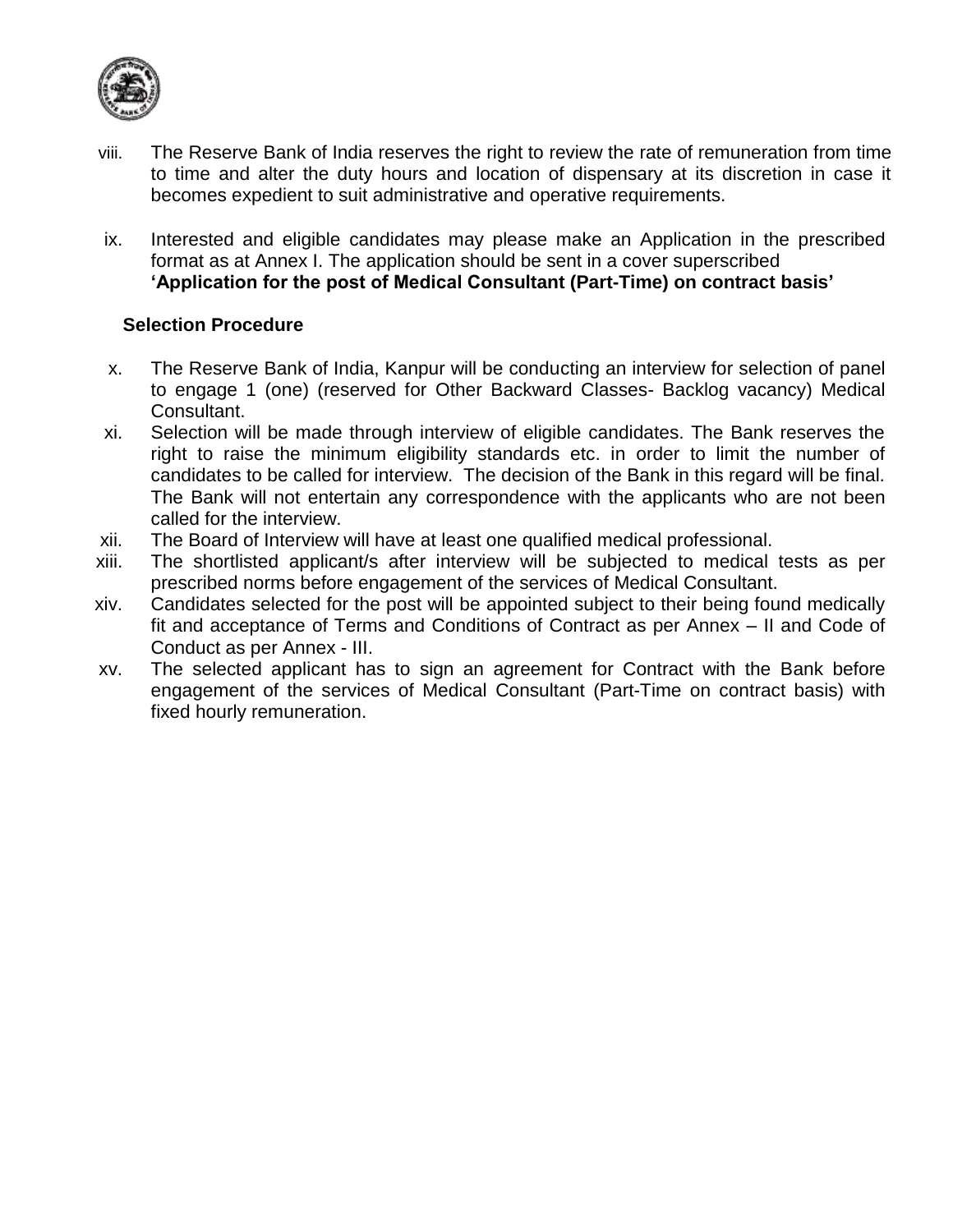

**Annex - I**

Passport photo

# **APPLICATION FORM**

## **Application for Engagement of Medical Consultant on contract basis with fixed hourly remuneration at RBI, Kanpur**

| 1. Name in full: Shri/Kum./Smt. |                                                           | Affix |
|---------------------------------|-----------------------------------------------------------|-------|
|                                 | (To be given in block letter, Surname to be stated first) | Passr |

2. Father/Husband's Name: -----------------------------------------------------------

#### 3. (a) Address:

| Residence | Dispensary |
|-----------|------------|
|           |            |
|           |            |
|           |            |
|           |            |
|           |            |
|           |            |

: : :

(b) Phone No. Mobile No. E-mail ID

(c) Approximate distance from the Bank's Dispensary located at:

|                                                                         | Distance from<br>Residence (in Kms.) | Distance from<br>Dispensary (in Kms.) |
|-------------------------------------------------------------------------|--------------------------------------|---------------------------------------|
| Reserve Bank Officers' Quarters, 4/277,<br>Tilak Nagar, Kanpur - 208002 |                                      |                                       |

4. Date of Birth and Age: as on March 01, 2017

- 5. Place of Birth and Domicile:
- 6. Nationality:
- 7. Whether belongs to SC/ST/OBC/Unreserved (General): SC ST OBC GEN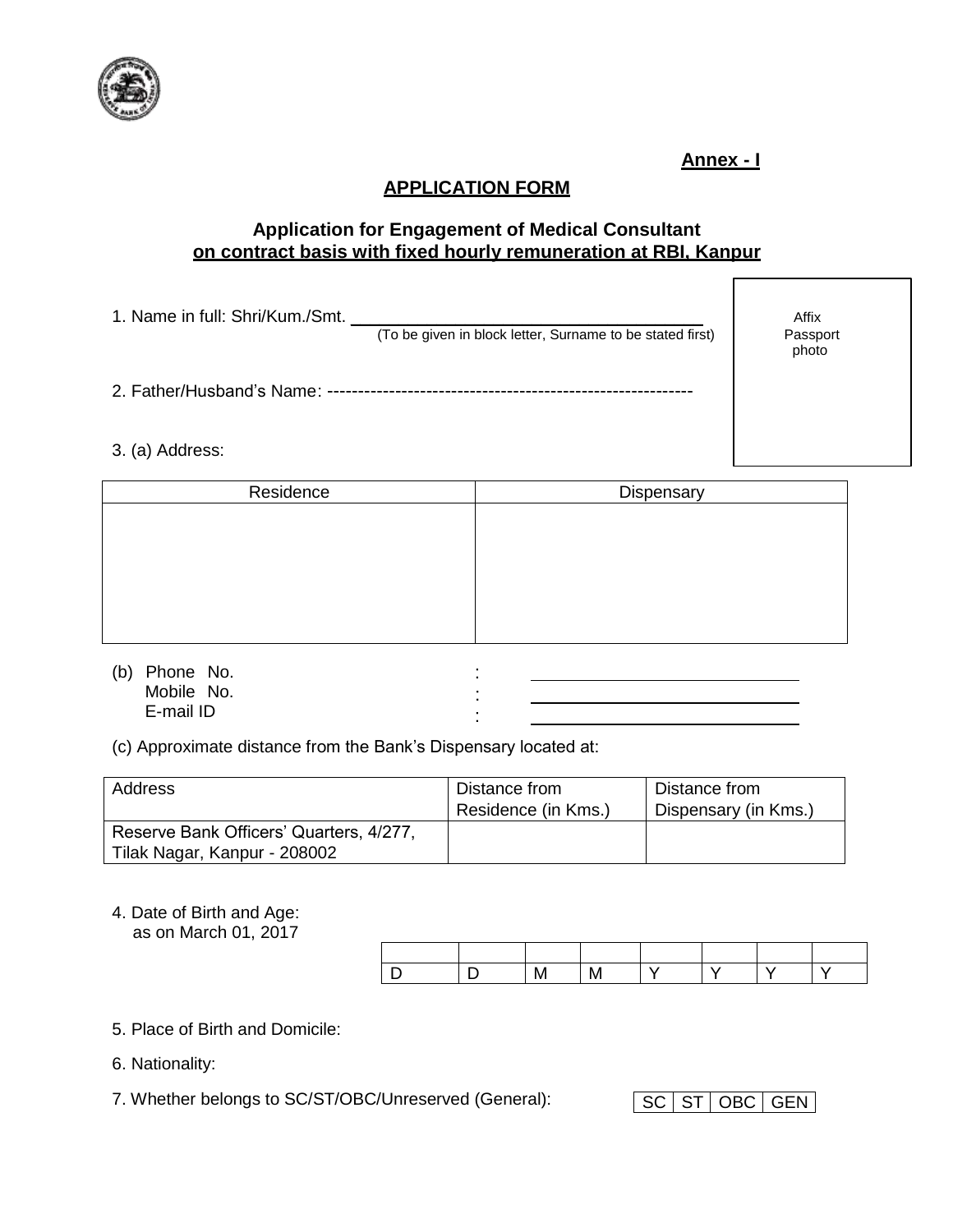

8. Educational Qualifications:

(Indicate degree/ diploma obtained in the order of highest to least)

| Degree/Diploma | University/Board | Year of<br>passing | Class/<br>Rank |
|----------------|------------------|--------------------|----------------|
|                |                  |                    |                |
|                |                  |                    |                |
|                |                  |                    |                |
|                |                  |                    |                |
|                |                  |                    |                |

| 9.  | Particulars of<br>any other<br>courses in<br>medicine<br>completed by<br>the Applicant:                                             |                                                                              |    |                    |  |  |
|-----|-------------------------------------------------------------------------------------------------------------------------------------|------------------------------------------------------------------------------|----|--------------------|--|--|
| 10. |                                                                                                                                     | Details of experience - (Experience after graduation only should be stated): |    |                    |  |  |
|     | Experience                                                                                                                          | From                                                                         | To | Period<br>(Year/s) |  |  |
|     | In Hospital (as<br>a Physician)                                                                                                     |                                                                              |    |                    |  |  |
|     | As General<br>Practitioner                                                                                                          |                                                                              |    |                    |  |  |
| 11. | Any other<br>factors which<br>the applicant<br>would like to<br>bring into<br>account for<br>considering<br>his/her<br>application: |                                                                              |    |                    |  |  |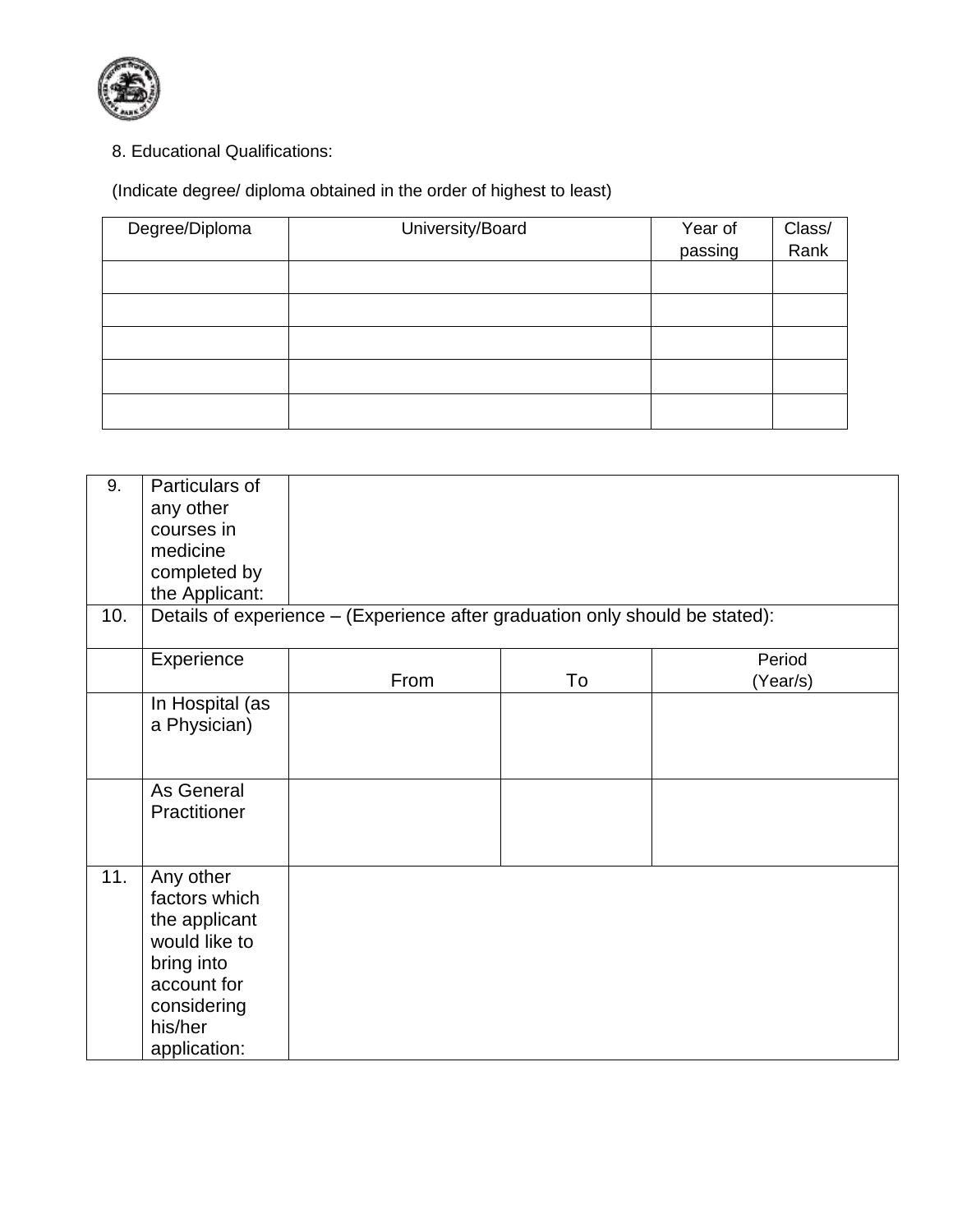

I hereby declare that the information and particulars given by me in this form are true and correct. I also note that if any of the above statements are incorrect or false or if any material information or particulars has been suppressed or omitted there from, my engagement is liable to be terminated without notice or compensation in lieu thereof.

Date:

Place: (Signature of the applicant)

## **INSTRUCTIONS**

- a) All the details in the Application Form are to be filled up completely by the applicant, as incomplete Forms are liable to be rejected.
- b) Attested copies of relevant certificates regarding age, educational qualifications, caste, experience etc. should be attached with the Form.
- c) In support of the experience gained by the applicant the Certificate submitted must contain the details of duty hours and the nature of duty.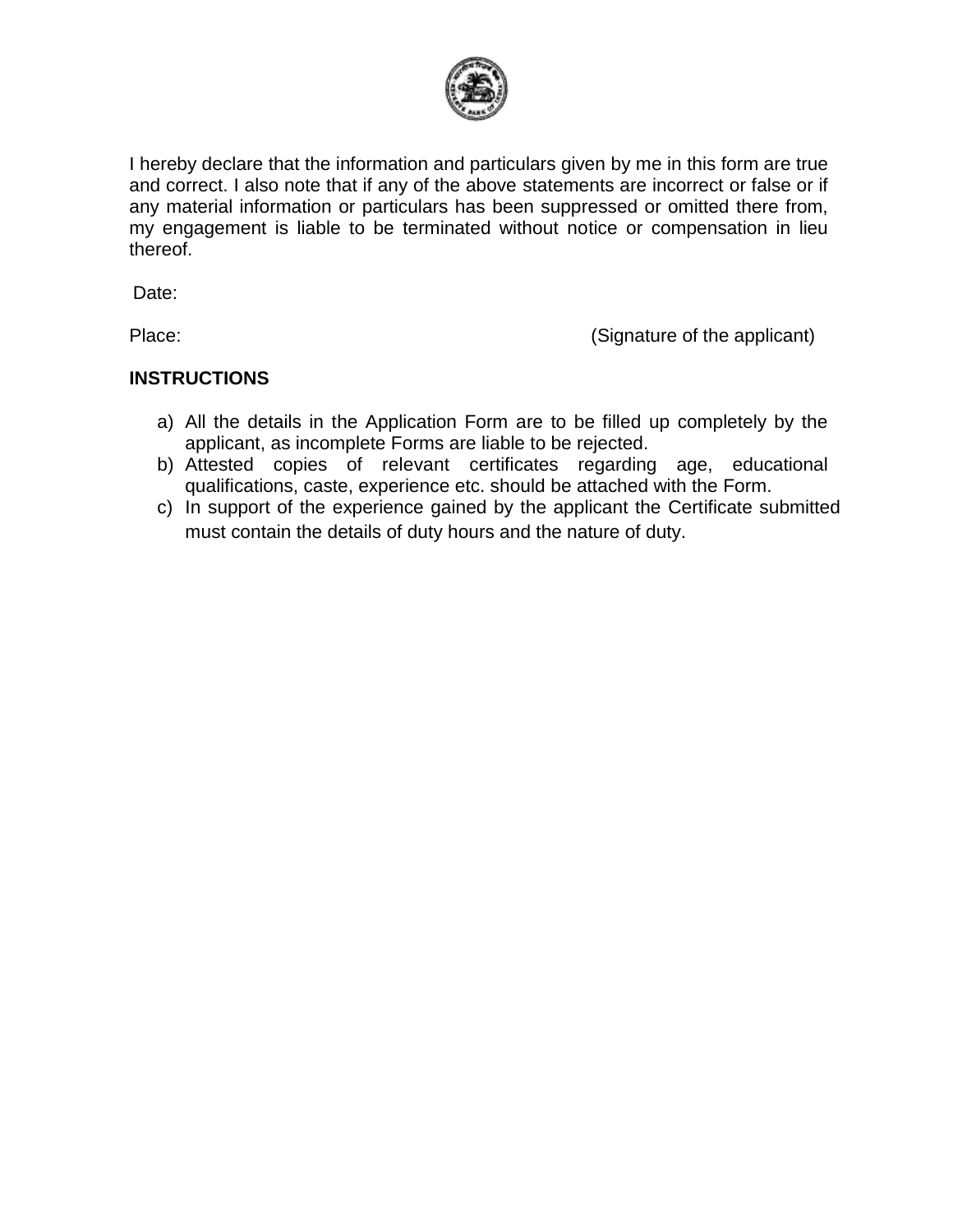

## **Engagement of the services of Bank's Medical Consultant (on contract basis) with fixed hourly remuneration - Terms and Conditions of Contract**

1. To attend to Bank's dispensaries at Officers/Staff Quarters with above prescribed duty hours (or for longer periods as may be necessary) excluding bank holidays except days declared as holidays for purposes of half yearly closing and annual closing subject to the condition that the dispensary will not be kept closed for two successive days.

2. To give advice free of charge, prescribe medicines and administer injections free of charge to the members of the staff including touring staff of the Bank, the members of their families including dependent parents and retired employee members/their spouses who are members of the Medical Assistance Fund Scheme, who present themselves during that time (the timings and/or duration may be changed as and when considered necessary by the Bank). You will be available for consultation at your private clinic in urgent cases in respect of employees of the Bank at any time with charges at the rate prescribed in the schedule.

3. To provide the facilities referred to in paragraph (2) above to the relatives of the employees who have been permitted to reside with them in the Staff Quarters and facilitate recovery of charges from the employees for credit to the bank's account at the rates prescribed by the Bank from time to time.

4. You will be required to perform duties similar to those of a General Medical Practitioner irrespective of whatever post-graduate or other medical qualifications you may possess / acquire in future. It shall be your responsibility to ensure that the qualifications you hold or acquire in future do not restrict you in any manner from rendering the services required of a General Medical Practitioner and if as per any stipulations by the Indian Medical Association, the qualification you hold or acquire as the case may be comes into conflict with the Bank's requirements as indicated above, to work as a general practitioner, you will be required to ensure that **no** liability or responsibility on this account devolves on the Bank under any circumstances and shall indemnify and keep indemnified the Bank at all times against the same.

5. The duties at the RBI dispensary will also include, apart from other requirements as mentioned above: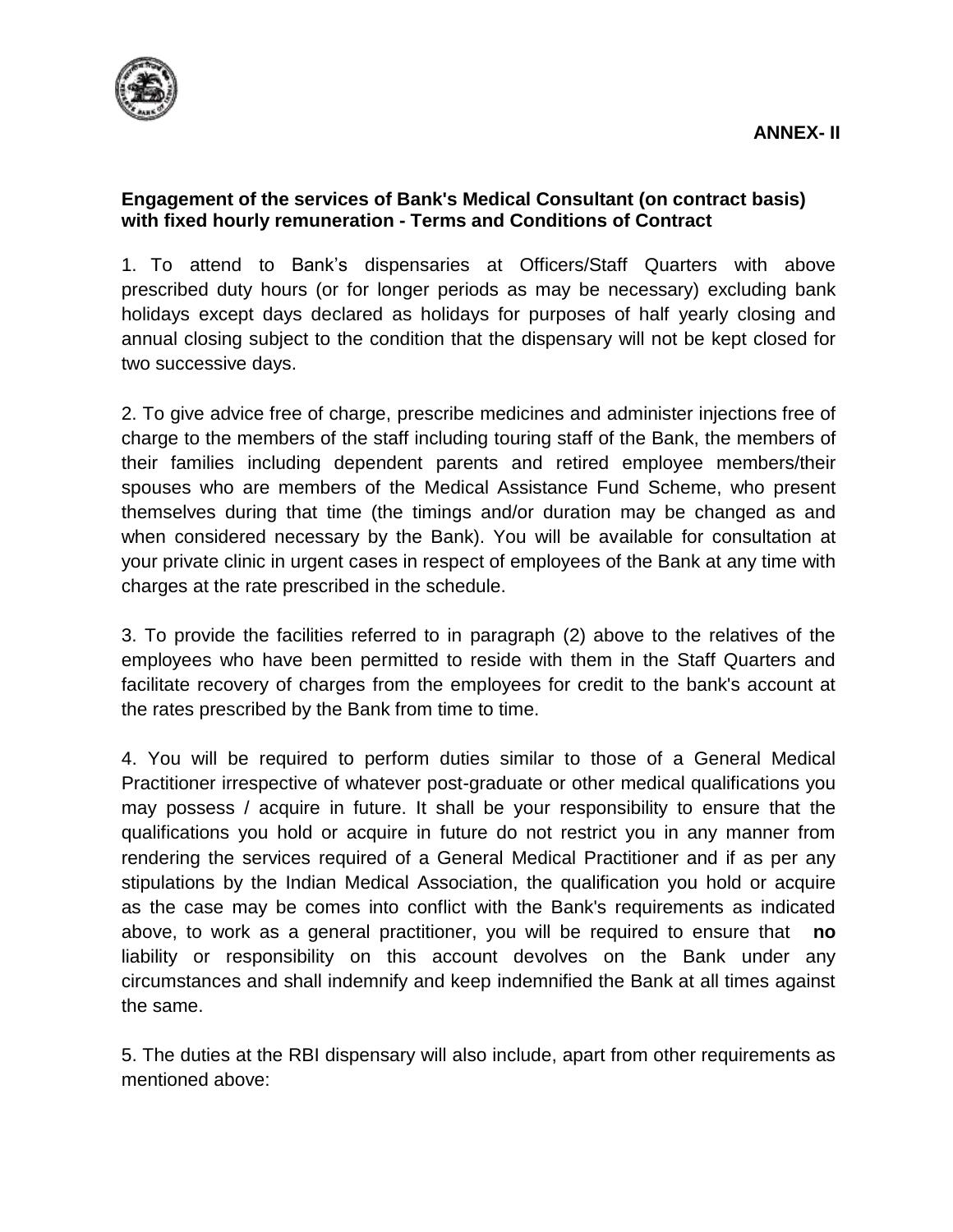

(i) Treatment of minor and major illness for which the employees and their dependents may call on you.

(ii) Treatment of emergency cases brought to the dispensary or in the departments or in the Bank's premises or outside the Bank's premises and reference to appropriate Hospitals whenever called upon to attend even when such necessity arises outside your normal working hours.

(iii) Administration of all types of injections - The responsibility for administering all types of injections rests with you for any untoward reaction. As a rule, administration of injections by the Pharmacists in your absence is to be discouraged. You will be required to train the Pharmacists to administer routine and simple type of injections when the work is heavy.

(iv) The important dressings and minor surgeries are to be handled only by you. If you are convinced that the pharmacist, have the requisite competence, routine dressings may be handled by them.

6. To visit any member of the Bank's Staff staying in the Quarters whenever required to do so by the Bank and submit a report on their health. For such visits you will be paid visit fees as per the schedule of rates fixed by the Bank.

7. To issue certificate in support of leave on medical grounds wherever necessary and countersign the certificates produced by the employees from other qualified medical practitioners, if you are satisfied about the genuineness of the case.

8. To attend the officers and members of their family at their residence when required by them and will be entitled to charge them a visit fee or consultation fee, as fixed by the Bank having regard to the local conditions. The visit fee/consultation fee, so fixed, will be inclusive of charges for administration of injections, etc. No other charges should be levied by you for such visits.

9. If and when required to do so, you will certify in such form as may be prescribed by the Bank from time to time as to the state of health and / or fitness for service of any employee or any prospective employee who may be selected for appointment at any Office of the Bank.

10. To issue order forms (prescribed) on the approved chemists of the Bank for supply of special/costly drugs or injections required for curative purpose to the Bank's staff and forward copies thereof to the Bank for payment of the relative bills.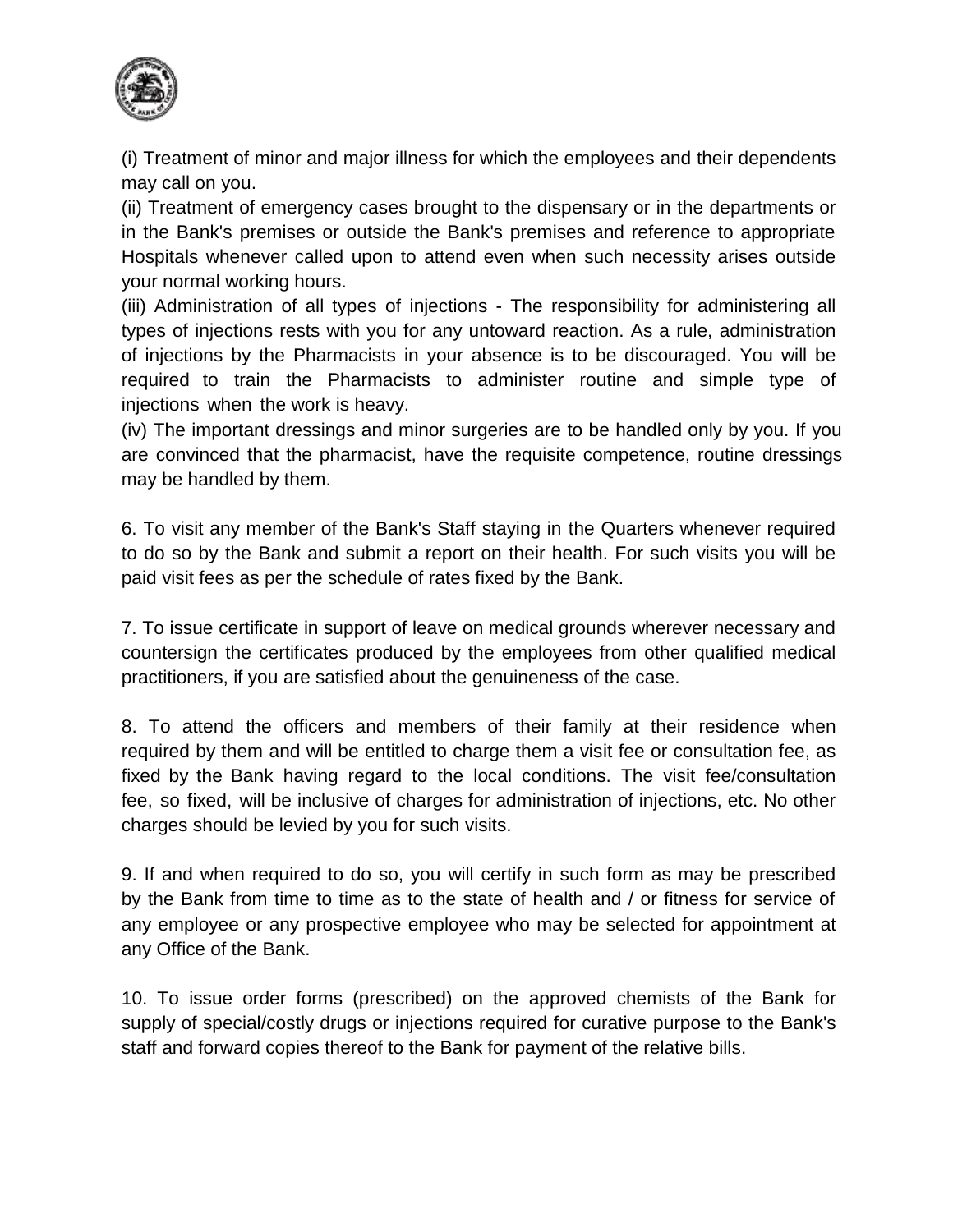

11. To use your good offices for securing hospital facilities in case the employees of the Bank or their families (for indoor hospitalization under Direct Settlement facility) require such facilities in the hospital.

12. To inspect the office premises/Staff Quarters and Officers' Quarters once a month and report whether they are kept in a sanitary and hygienic condition.

13. To do prophylactic inoculations for typhoid, etc. and vaccination for small-pox whenever necessary.

14. To submit an annual report as on the 30th June in the prescribed form on the general health of the staff.

15. Responsibilities for the proper storage of medicines and their distribution and you will arrange the maintenance of all necessary records for the purpose.

16. To advise on drug indents, and to counter-check the drug stock-balance and consumption.

17. To give professional opinion including reasonableness of the cost of treatment pertaining to the various items of medical claims as and when the same are referred to you.

18. To attend to any other work assigned by the Bank from time to time relating to administration of Bank's Medical Facilities Scheme and Medical Assistance Fund Scheme including dispensary facility as are generally performed / required to be performed by a General Medical Practitioner.

19. The remuneration is fixed at  $\bar{\tau}$  **750 per hour for the initial 3 years of contract**. The fixed remuneration is payable on a monthly basis. Further, no superannuation benefits viz. Pension, Provident Fund or Gratuity will be payable. No leave would be admissible. No perquisites/facilities also would be made available. If required to attend to the Dispensary on any public holiday compensation  $\mathcal{Q}$  ₹ 750 per hour would be paid.

20. In the event of your absenting from duty, you shall be required to make substitute arrangements acceptable to the Bank, in terms of qualifications and experience at your own risk and cost.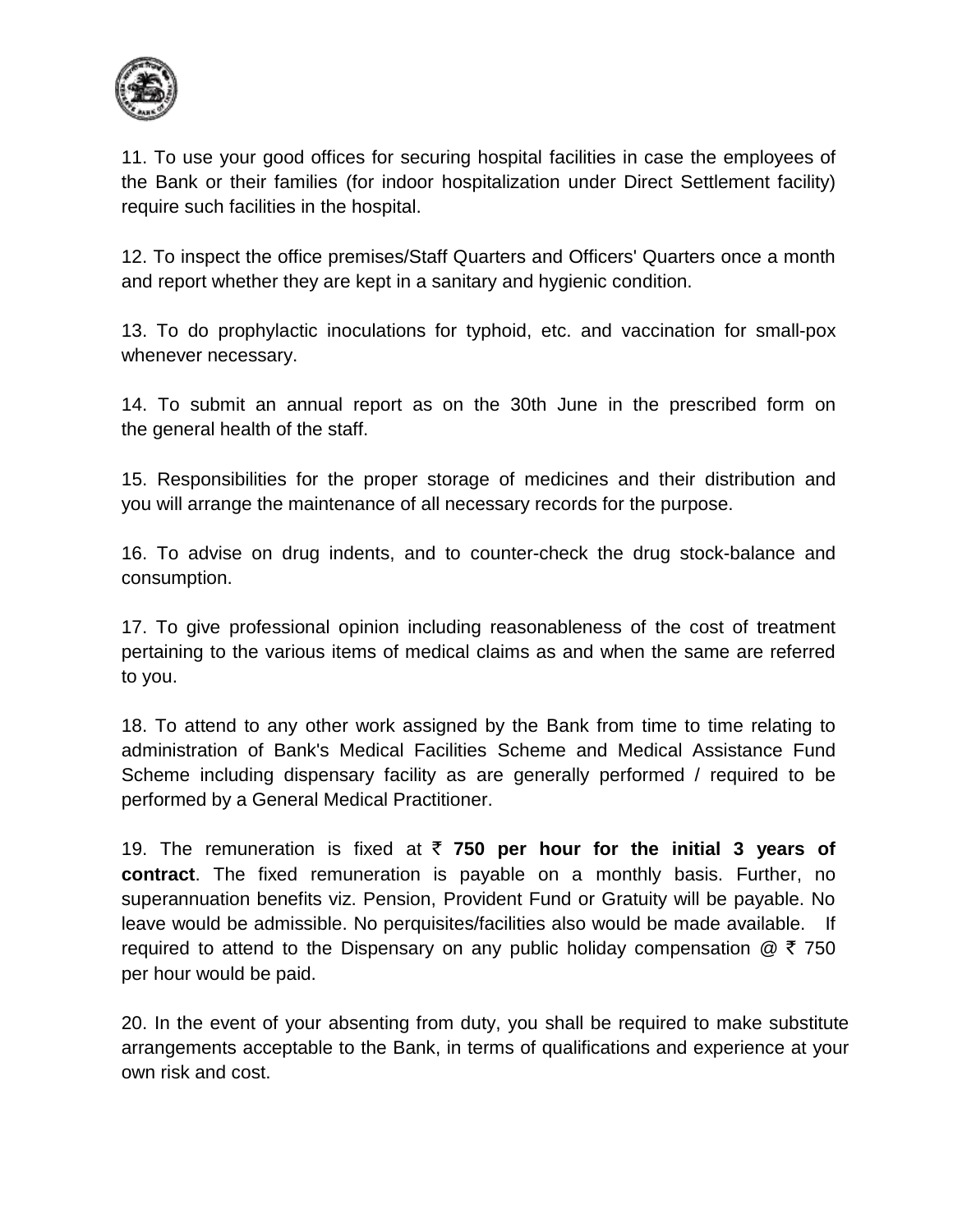

21. You will be under the administrative control of the Regional Director, Reserve Bank of India, Kanpur.

22. Your contract will be valid for a period of three years from the date of engagement subject to your accepting the above terms and conditions and observing the code of conduct of the Bank as given in Annex. III.

23. The engagement under the contract is temporary. No claim shall lie for regular employment on that basis at any stage or for pay and perks payable to regular employees.

24. The contract will be terminable during the period of the contract on three months' notice on either side or three months' remuneration calculated on the basis of hours per month in lieu therof.

\*\*\*\*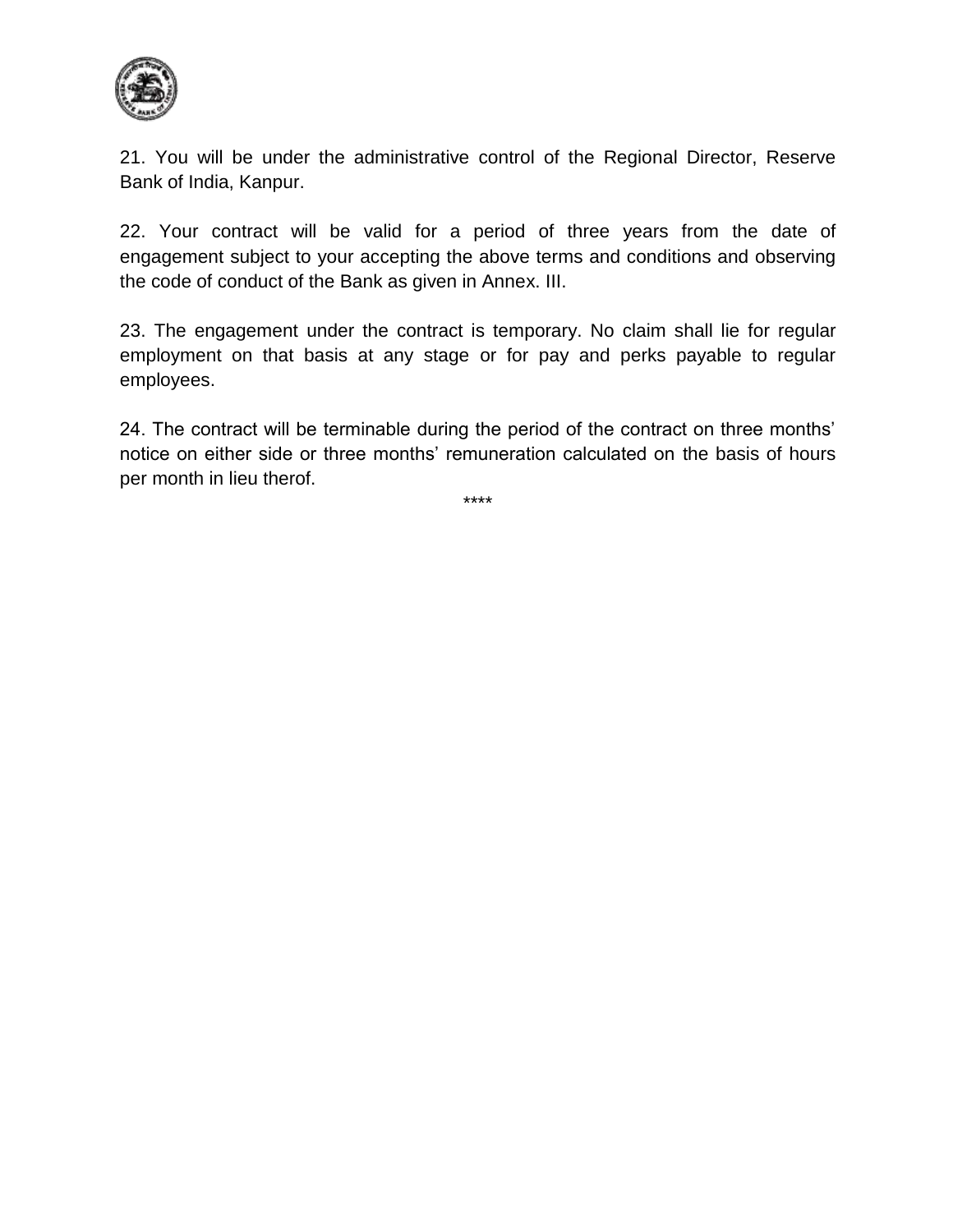

## **Code of Conduct for Medical Consultant whose services are engaged on contract on hourly basis with fixed remuneration**

1. Every Medical Consultant shall observe, comply with and obey all orders and directions which may from time to time be given to him/her by any person or persons under whose jurisdiction, superintendence or control he/she may for the time being be placed.

2. Every Medical Consultant shall maintain the strictest secrecy regarding the Bank's affairs and the affairs of its constituents and shall not divulge, directly or indirectly, any information of a confidential nature either to a member of the public or of the Bank's Staff, unless compelled to do so by judicial or other authority, or unless instructed to do so by a superior officer in the discharge of his duties.

3. Every Medical Consultant shall serve the Bank honestly and faithfully and shall use his/her utmost endeavour to promote the interests of the Bank, and shall show courtesy and attention in all transactions.

4. No Medical Consultant shall take an active part in politics or in any political demonstration, or stand for election as member for a Municipal Council, District Board or any Legislative Body.

5. No Medical Consultant shall become or continue to be a member or office-bearer of, or be otherwise directly or indirectly associated with, any trade union or a federation of such trade union or resort to, or in any way albeit, any form of strike or participate in any violent, unseemly or indecent demonstration in connection with any matter pertaining to his/her terms and conditions of contract.

6. No Medical Consultant may contribute to the press anything relating to the affairs of the Reserve Bank of India without the prior sanction in writing from the Bank or publish any document, paper, or information which may come into his possession in his capacity as Medical Consultants of the Bank.

7. A Medical Consultant shall not solicit or accept any gift from any employee.

8. A Medical Consultant shall not absent from his/her duties without the permission from the Bank and making alternate arrangement acceptable to the Bank during his absence. Such alternate arrangement shall not exceed five days at a time.

9. A Medical Consultant shall not outsource his/her service to the Bank.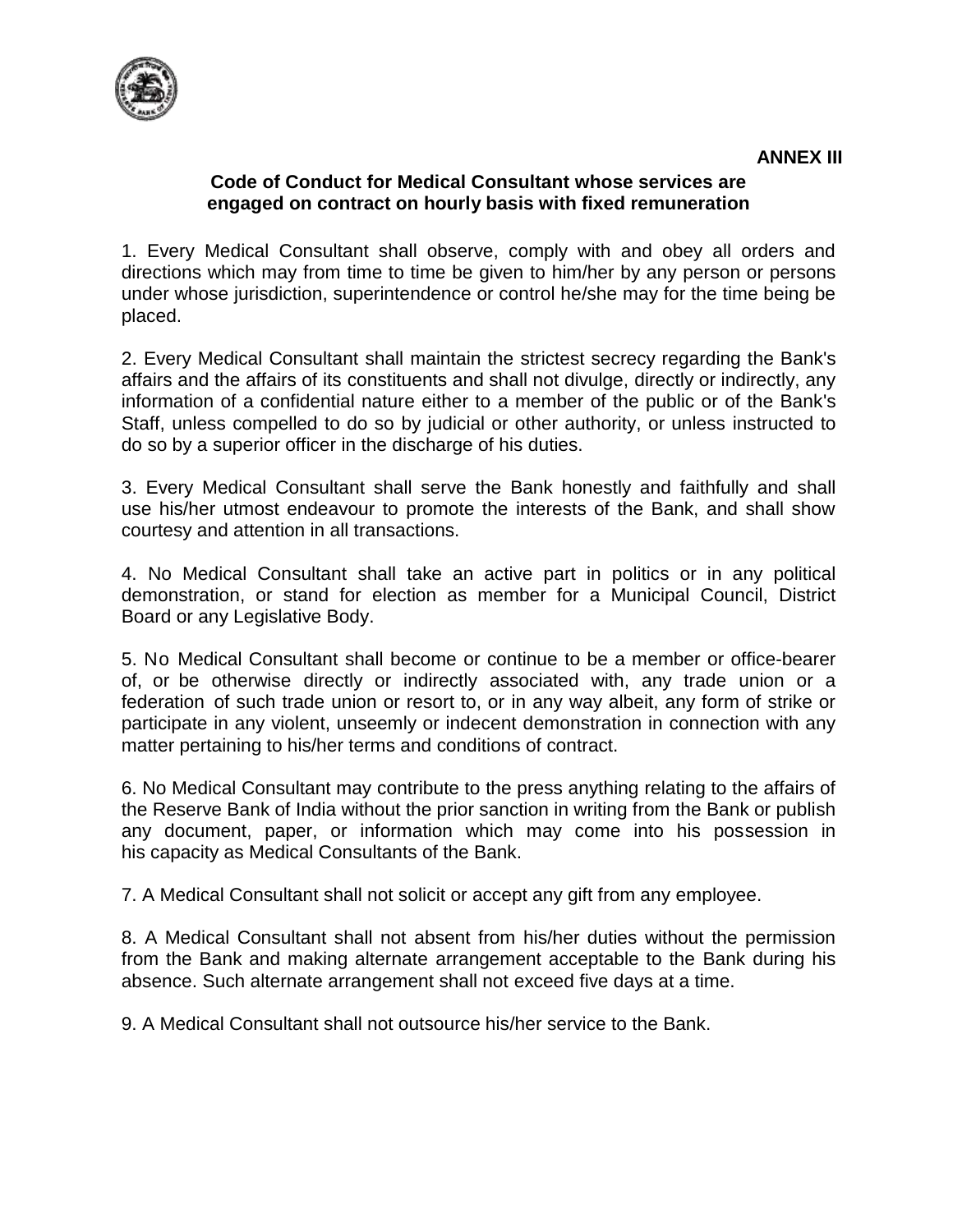

10. A Medical Consultant shall -

a) strictly abide by any law relating to intoxicating drinks or drugs in force in any area in which he/she may, for the time being, happen to be;

b) not be under the influence of any intoxicating drink or drug while on duty and shall also take care that performance of his/her duties at any time is not affected in any way by the influence of such drink or drug;

c) refrain from consuming, in a public place, any intoxicating drink or drug;

d) not appear in a public place in a state of intoxication;

e) not use any intoxicating drink or drug to excess.

**Explanation** : The term "public place" would include clubs even exclusively meant for members where it is permissible for the members to invite non-members as guests, bars and restaurants, public conveyances and all other places to which the public have or are permitted to have access, whether on payment or otherwise".

11. No Medical Consultant shall indulge in any act of sexual harassment of any woman employee at work place.

 **Explanation:** For this purpose, "Sexual Harassment" shall include such unwelcome sexually determined behaviour, whether directly or by implication as :-

- a) Physical contact and advances,
- b) demand or request for sexual favours,
- c) sexually coloured remarks,
- d) showing pornography,
- e) any other unwelcome physical, verbal or non-verbal conduct of a sexual nature.

12. The contract is liable to be terminated if a Medical Consultant is arrested for debt or on a criminal charge or is detained in pursuance of any process of law.

13. Medical Consultant shall not give, solicit or receive nor shall offer to give solicit or receive, any gift, gratuity, commission or bonus in consideration of or return for the referring, recommending or procuring of any patient for medical, surgical or other treatment. He/She shall not directly or indirectly, participate in or be a party to act of division, transference, assignment, subordination, rebating, splitting or refunding of any fee for medical, surgical or other treatment.

14. The provision at 13 above shall apply with equal force to the referring, recommending or procuring by him/her or any person, specimen or material for diagnostic purposes or other study/ work.